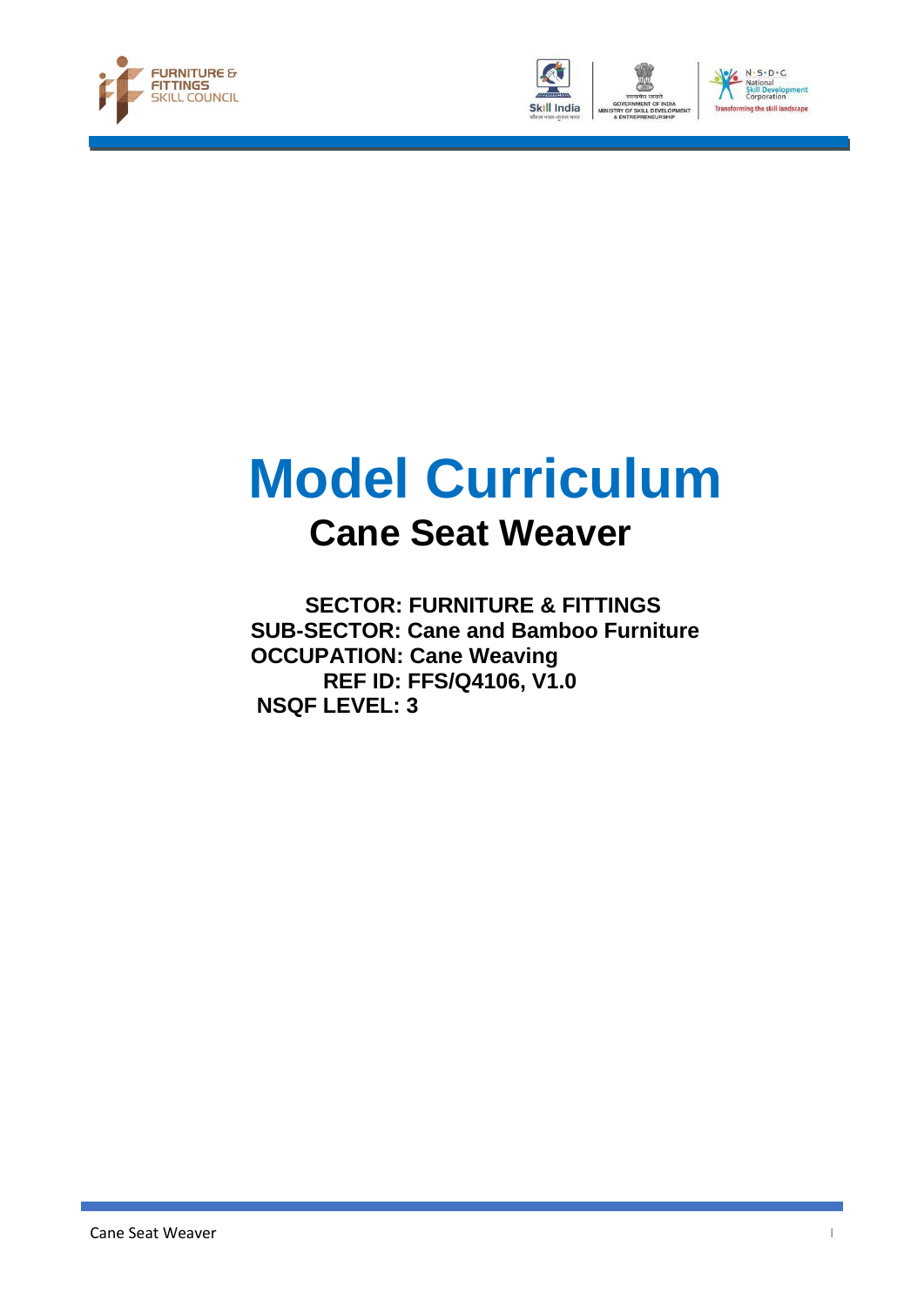





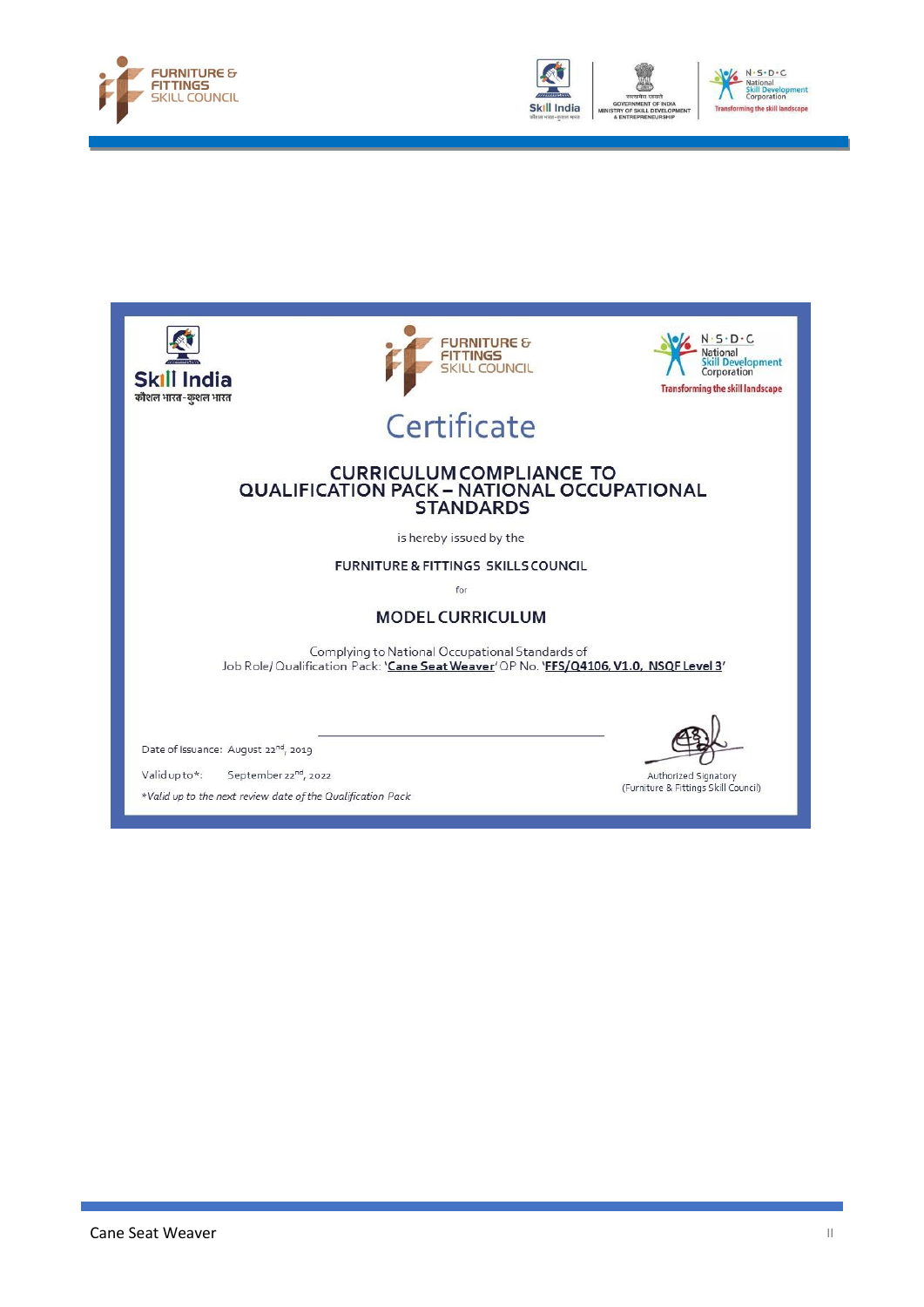



## **TABLE OF CONTENTS**

| 1. Curriculum                    |    |
|----------------------------------|----|
| 2. Trainer Prerequisites         | 06 |
| 3. Annexure: Assessment Criteria |    |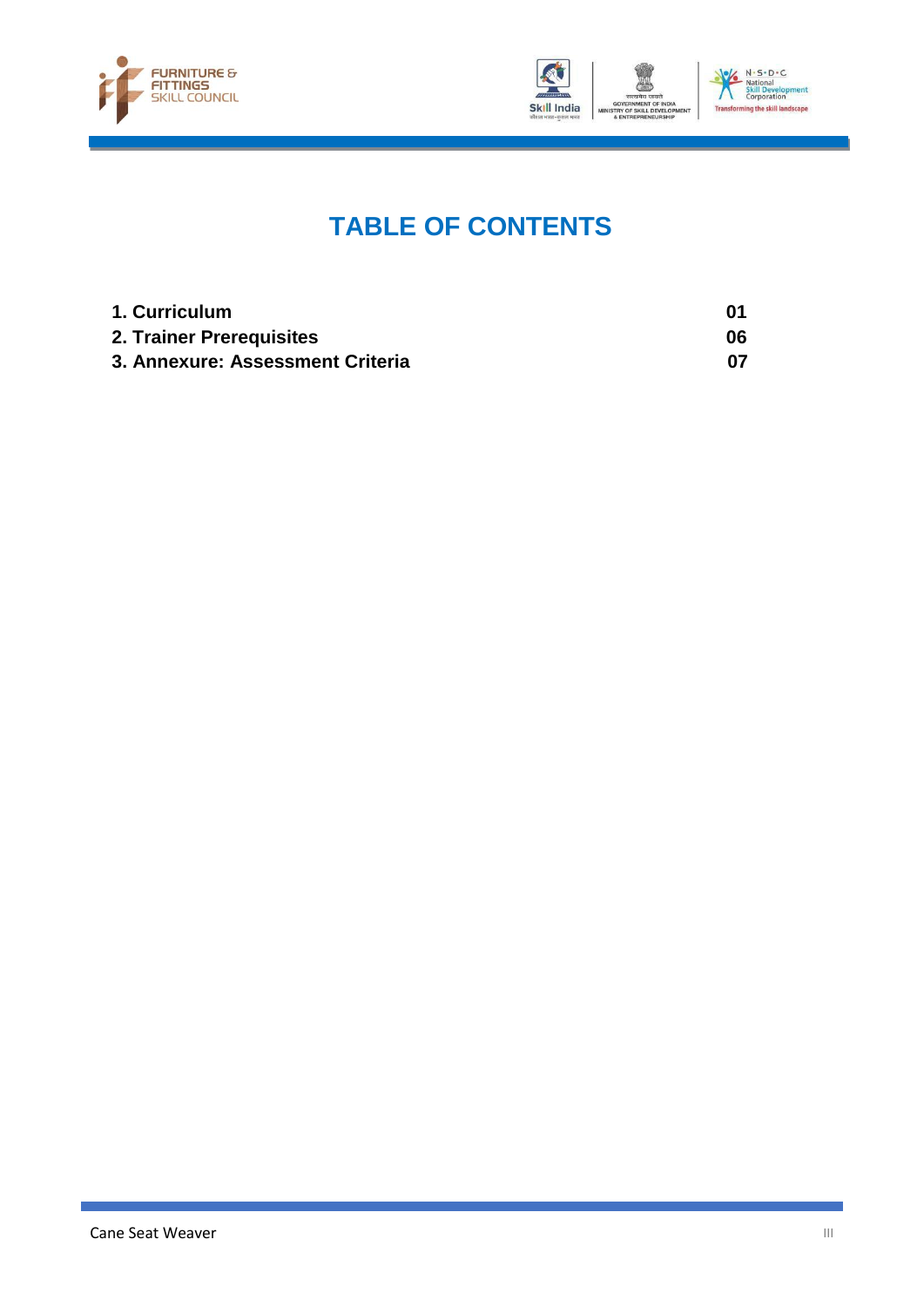



## <span id="page-3-0"></span>**Cane Seat Weaver CURRICULUM / SYLLABUS**

This program is aimed at training candidates for the job of a "Cane Seat Weaver", in the "Furniture & Fittings" Sector/Industry and aims at building the following key competencies amongst the learner.

| <b>Program Name</b>                          | <b>Cane Seat Weaver</b>                                                                                                                                                                                                                                                                                                                                                                                                                                                                                                       |                            |            |
|----------------------------------------------|-------------------------------------------------------------------------------------------------------------------------------------------------------------------------------------------------------------------------------------------------------------------------------------------------------------------------------------------------------------------------------------------------------------------------------------------------------------------------------------------------------------------------------|----------------------------|------------|
| Qualification<br>Pack Name &<br>Reference ID | FFS/Q4106, V 1.0                                                                                                                                                                                                                                                                                                                                                                                                                                                                                                              |                            |            |
| <b>Version No.</b>                           | 1.0                                                                                                                                                                                                                                                                                                                                                                                                                                                                                                                           | <b>Version Update Date</b> | 04/08/2019 |
| <b>Pre-requisites to</b><br><b>Training</b>  | Class V                                                                                                                                                                                                                                                                                                                                                                                                                                                                                                                       |                            |            |
| <b>Training</b><br>Outcomes                  | After completing this programme, participants will be able to:<br>use basic tools, equipment and materials effectively;<br>$\bullet$<br>select right caning material depending upon the type of furniture;<br>٠<br>prepare the work area before starting the work;<br>٠<br>follow the steps of cane treatment;<br>٠<br>carry out the cane seat weaving work with precision;<br>٠<br>maintain environment, health and safety;<br>$\bullet$<br>work effectively with all the stakeholders for various functional<br>activities. |                            |            |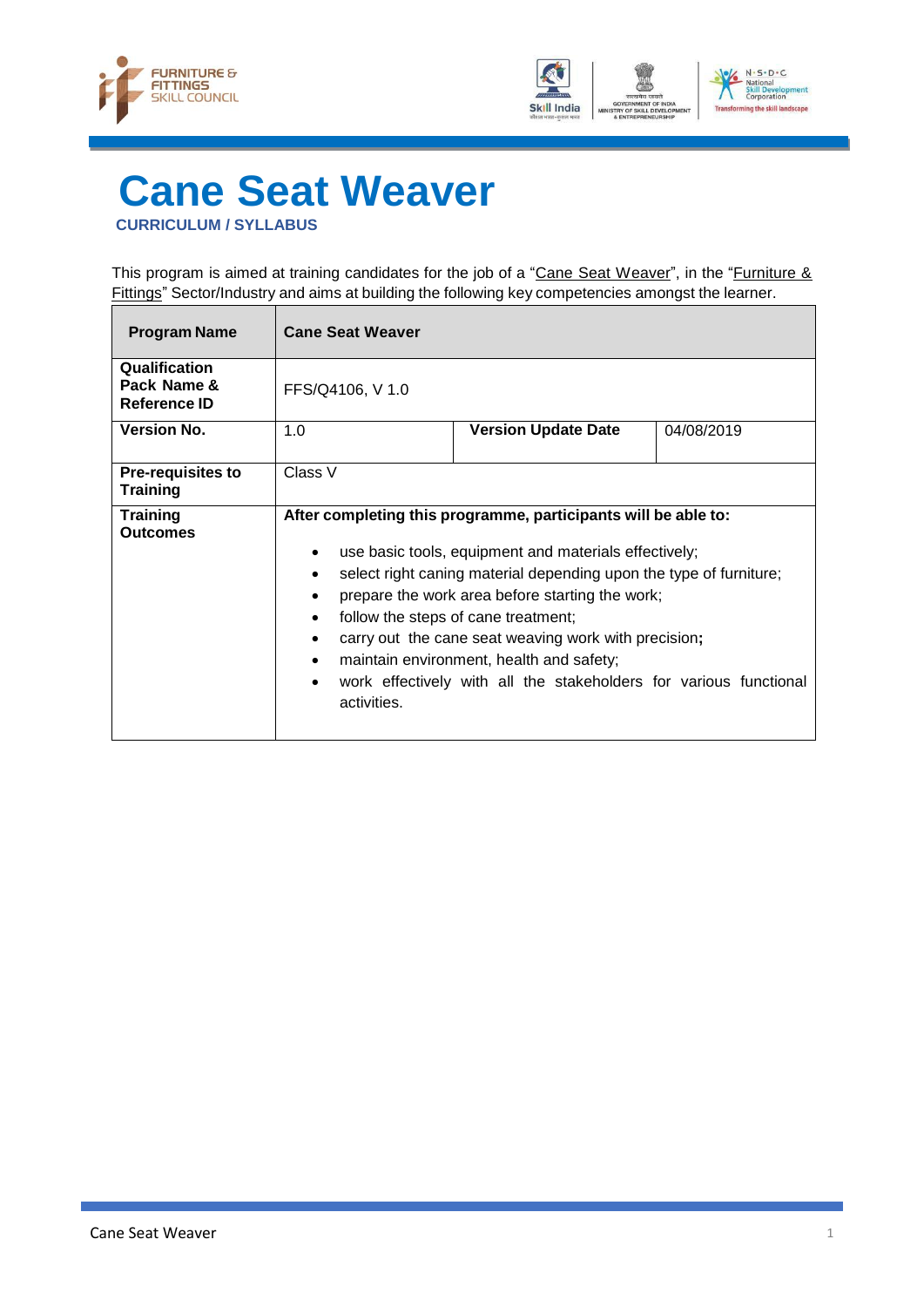



This course encompasses 4 out of 4 NOS (National Occupational Standards), of "Cane Seat Weaver" Qualification Pack issued by "Furniture & Fittings Skill Council".

| <b>Sr No</b>   | <b>Module</b>                                                                                                                                                                                                                                | <b>Key Learning Outcomes</b>                                                                                                                                                                                                                                                                                                                                                                                                                                                                                                                                          | <b>Equipment required</b>                                                             |
|----------------|----------------------------------------------------------------------------------------------------------------------------------------------------------------------------------------------------------------------------------------------|-----------------------------------------------------------------------------------------------------------------------------------------------------------------------------------------------------------------------------------------------------------------------------------------------------------------------------------------------------------------------------------------------------------------------------------------------------------------------------------------------------------------------------------------------------------------------|---------------------------------------------------------------------------------------|
| 1              | <b>Introduction to</b><br>the furniture and<br>fittings industry<br><b>Theory Duration</b><br>(hh:mm)<br>08:00<br><b>Practical Duration</b><br>(hh:mm)<br>00:00<br><b>Corresponding</b><br><b>NOS Code</b><br><b>Bridge Module</b>           | Discuss about the furniture and fittings<br>$\bullet$<br>industry<br>Discuss about the market scenario of<br>$\bullet$<br>bamboo furniture in India<br>Explain the role of a cane seat weaver<br>$\bullet$<br>and its job opportunities in the industry<br>Discuss about the career path of a<br>cane seat weaver                                                                                                                                                                                                                                                     |                                                                                       |
| $\overline{2}$ | <b>Understanding</b><br>the organizational<br>context/<br>company/<br>employer<br><b>Theory Duration</b><br>(hh:mm)<br>08:00<br><b>Practical Duration</b><br>(hh:mm)<br>00:00<br><b>Corresponding</b><br><b>NOS Code</b><br><b>FFS/N4101</b> | Explain the importance of code of<br>$\bullet$<br>conducts, policies, manuals, rules and<br>regulations followed in a typical<br>organization<br>Describe organization structure and<br>hierarchy followed in a typical<br>organization<br>Describe functions of different<br>divisions/ teams of an organization                                                                                                                                                                                                                                                     |                                                                                       |
| 3              | <b>Ensuring health</b><br>and safety at<br>workplace<br><b>Theory Duration</b><br>(hh:mm)<br>04:00<br><b>Practical Duration</b><br>(hh:mm)<br>04:00<br><b>Corresponding</b><br><b>NOS Code</b><br><b>FFS/N8601</b>                           | Explain the importance of maintaining<br>a healthy and safe work environment<br>Differentiate between the potential risk,<br>hazard and threat at the workplace<br>List the safety, ergonomic, physical,<br>$\bullet$<br>biological, and chemical hazards at<br>workplace<br>Explain the precautionary measures to<br>$\bullet$<br>be taken to prevent different hazards<br>Discuss the ways of undertaking the<br>first aid activities in case of different<br>types of accidents<br>Demonstrate the use of personal<br>protective equipment/ protective<br>clothing | Gloves, safety shoes,<br>first aid box,<br>different types<br>of fire<br>extinguisher |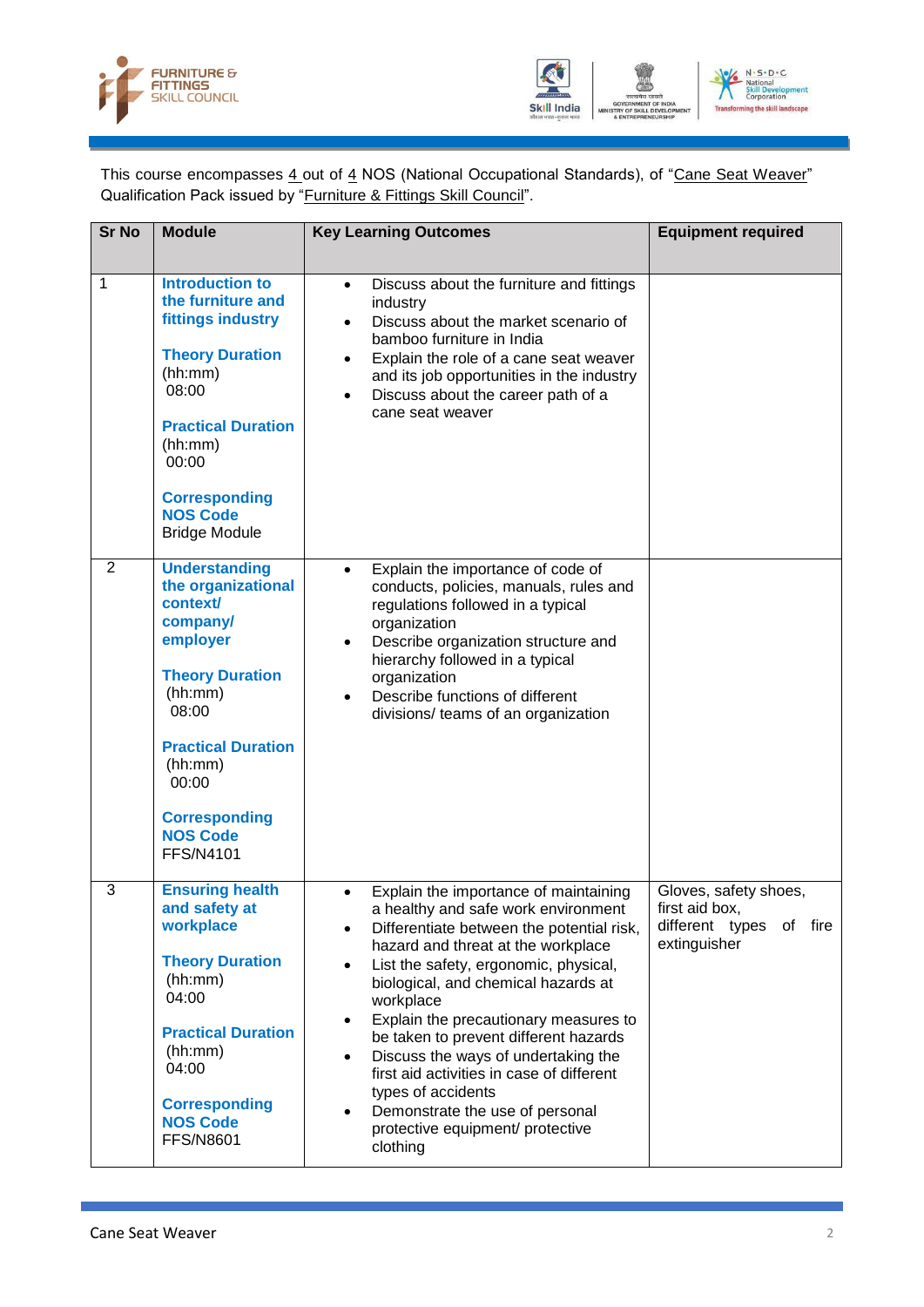



OF SKILL D VELO



|   |                                                                                                                                                                                                     | Demonstrate how to keep correct body<br>$\bullet$<br>posture while standing, working, lifting<br>and carrying heavy materials<br>List various do's and don'ts of good<br>$\bullet$<br>housekeeping practices<br>Demonstrate the methods of doing<br>$\bullet$<br>basic safety checks for all machines,<br>tools, and electrical equipment before<br>work<br>Explain various safety signs/<br>$\bullet$<br>instructions                                                                                                                                                                                                                                                                                                                      |                                                                                                                                  |
|---|-----------------------------------------------------------------------------------------------------------------------------------------------------------------------------------------------------|---------------------------------------------------------------------------------------------------------------------------------------------------------------------------------------------------------------------------------------------------------------------------------------------------------------------------------------------------------------------------------------------------------------------------------------------------------------------------------------------------------------------------------------------------------------------------------------------------------------------------------------------------------------------------------------------------------------------------------------------|----------------------------------------------------------------------------------------------------------------------------------|
| 4 | <b>Dealing with</b><br>emergencies<br><b>Theory Duration</b><br>(hh:mm)<br>04:00<br><b>Practical Duration</b><br>(hh:mm)<br>04:00<br><b>Corresponding</b><br><b>NOS Code</b><br><b>FFS/N8601</b>    | List the precautionary measures for<br>$\bullet$<br>prevention of accidents at the<br>workplace<br>List various common causes and types<br>$\bullet$<br>of fires<br>List the common types of fire<br>$\bullet$<br>extinguishers<br>Demonstrate the use of fire<br>$\bullet$<br>extinguishers on different types of fires<br>Describe the evacuation procedures to<br>$\bullet$<br>be followed in case of an emergency,<br>accident, fire, or a natural calamity<br>Demonstrate how to free a person<br>$\bullet$<br>from electrocution<br>Demonstrate the correct rescue<br>$\bullet$<br>techniques applied during fire hazards<br>Explain the importance of responding<br>$\bullet$<br>promptly and accurately to an accident<br>situation | Personal protective<br>equipment-<br>Gloves, safety shoes,<br>goggles, first aid box,<br>different types of fire<br>extinguisher |
| 5 | <b>Communication</b><br><b>skills</b><br><b>Theory Duration</b><br>(hh:mm)<br>04:00<br><b>Practical Duration</b><br>(hh:mm)<br>04:00<br><b>Corresponding</b><br><b>NOS Code</b><br><b>FFS/N8801</b> | State the importance of possessing<br>$\bullet$<br>effective communication skills<br>Explain the importance of setting up<br>$\bullet$<br>good working relationship with others<br>Explain the significance of active<br>$\bullet$<br>listening, correct receiving of<br>information and instructions<br>Describe the importance of seeking<br>$\bullet$<br>assistance/ clarification from<br>supervisor/ senior<br>Describe the importance of discipline,<br>$\bullet$<br>ethics, and integrity for professional<br>success<br>Explain the reporting protocol in case<br>$\bullet$<br>of queries on procedures, products, or<br>any problem<br>Demonstrate how to communicate<br>$\bullet$<br>effectively with others                      |                                                                                                                                  |
| 6 | <b>Team work</b><br><b>Theory Duration</b><br>(hh:mm)<br>04:00                                                                                                                                      | Discuss the importance of coordination<br>$\bullet$<br>with colleagues to achieve work<br>objectives<br>Explain the importance of sharing<br>information with team wherever and                                                                                                                                                                                                                                                                                                                                                                                                                                                                                                                                                             |                                                                                                                                  |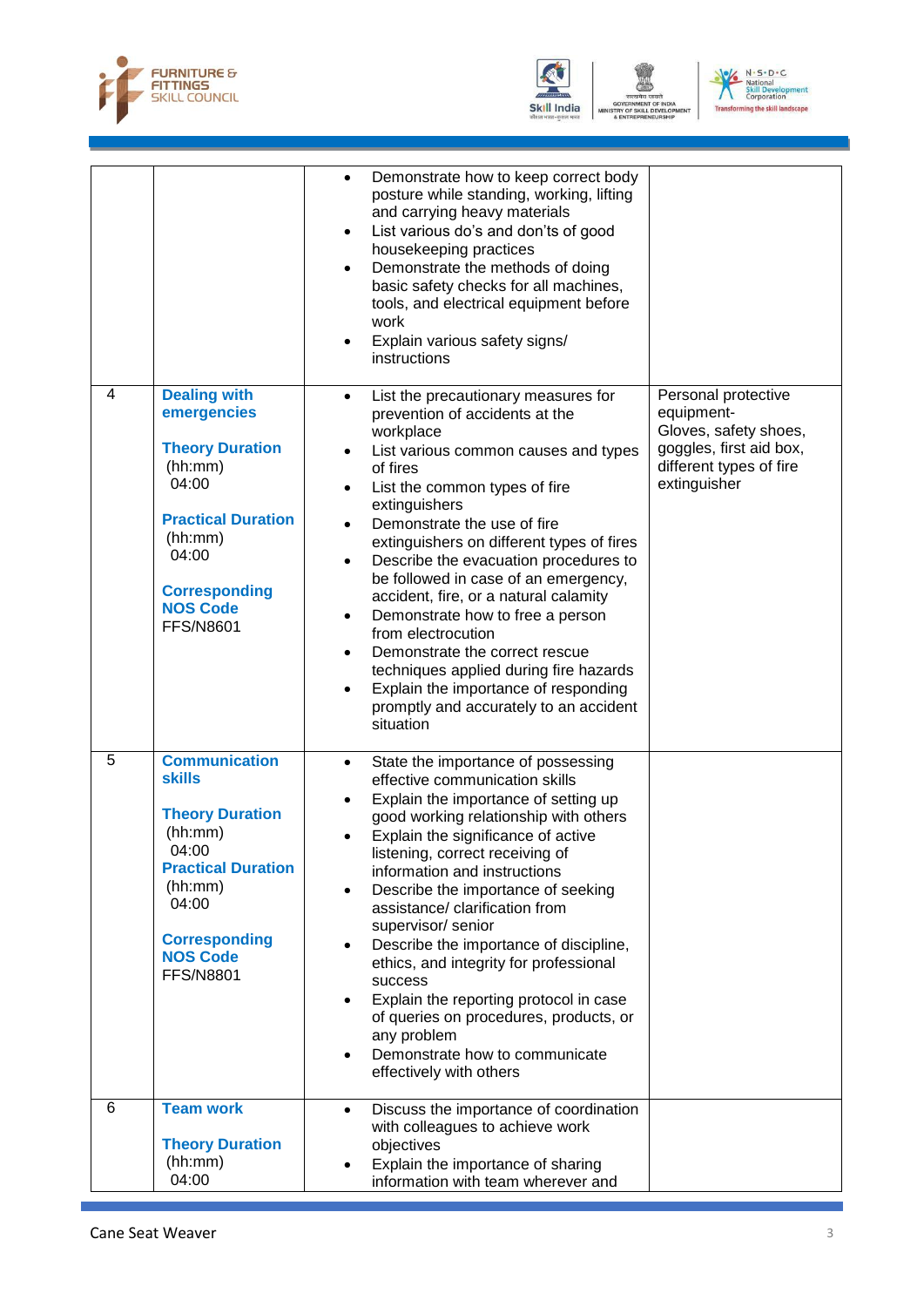



OF SKILL D VELO

TRY<br>\* EN



|                | <b>Practical Duration</b><br>(hh:mm)<br>04:00<br><b>Corresponding</b><br><b>NOS Code</b><br><b>FFS/N8801</b>                                                                                                  | whenever required to enhance quality<br>and productivity at workplace<br>Discuss how to manage interpersonal<br>$\bullet$<br>conflict<br>Describe the significance of interacting<br>$\bullet$<br>politely with team members<br>State the importance of following dress<br>$\bullet$<br>code at workplace<br>Describe the importance of<br>$\bullet$<br>professional skills such as planning<br>and organizing, problem solving,<br>objection handling, and critical thinking<br>Participate in team building activities<br>$\bullet$<br>effectively |                                                                                                                                                                                                                                                                 |
|----------------|---------------------------------------------------------------------------------------------------------------------------------------------------------------------------------------------------------------|------------------------------------------------------------------------------------------------------------------------------------------------------------------------------------------------------------------------------------------------------------------------------------------------------------------------------------------------------------------------------------------------------------------------------------------------------------------------------------------------------------------------------------------------------|-----------------------------------------------------------------------------------------------------------------------------------------------------------------------------------------------------------------------------------------------------------------|
| $\overline{7}$ | <b>Understanding</b><br>the work<br>requirement<br><b>Theory Duration</b><br>(hh:mm)<br>04:00<br><b>Practical Duration</b><br>(hh:mm)<br>08:00<br><b>Corresponding</b><br><b>NOS Code</b><br><b>FFS/N4111</b> | Explain about types of cane and chair<br>$\bullet$<br>frame used in cane seat weaving<br>List different types of consumables,<br>$\bullet$<br>tools, machines, materials and their<br>usage<br>Demonstrate methods of cleaning and<br>$\bullet$<br>maintaining tools, equipment and<br>materials                                                                                                                                                                                                                                                     |                                                                                                                                                                                                                                                                 |
| 8              | <b>Preparing work</b><br>area for weaving<br><b>Theory Duration</b><br>(hh:mm)<br>04:00<br><b>Practical Duration</b><br>(hh:mm)<br>04:00<br><b>Corresponding</b><br><b>NOS Code</b><br><b>FFS/N4111</b>       | Explain about weaving designs of chair<br>$\bullet$<br>Explain the steps of preparing work<br>$\bullet$<br>area before weaving<br>Demonstrate the method of checking<br>$\bullet$<br>the working condition of the selected<br>tools and equipment<br>Demonstrate the possible methods of<br>rectifying defects in tools/equipment/<br>chair frame<br>Demonstrate the way of checking the<br>$\bullet$<br>chair frame for defects and cleanliness<br>before weaving<br>Demonstrate the use of file to round<br>$\bullet$<br>inside of the frame       | Chisel, scissors, keyhole<br>saw or shears, awl, ice-<br>pick, knitting needle,<br>wood file, steel rule,<br>pencil, wooden pegs,<br>long nose pliers, bowl,<br>cloth, clamps, knife,<br>razor blade, tack<br>hammer, dull knife,<br>weave rite tool, file etc. |
| 9              | <b>Cane treatment</b><br>before weaving<br><b>Theory Duration</b><br>(hh:mm)<br>08:00<br><b>Practical Duration</b><br>(hh:mm)<br>16:00                                                                        | List the steps of cane treatment before<br>$\bullet$<br>weaving<br>Demonstrate the preparation of<br>$\bullet$<br>solution for cane treatment<br>Demonstrate the method of cane<br>$\bullet$<br>treatment<br>Explain about safe disposal of waste<br>$\bullet$<br>materials after the work                                                                                                                                                                                                                                                           | Cane, glycerine, water                                                                                                                                                                                                                                          |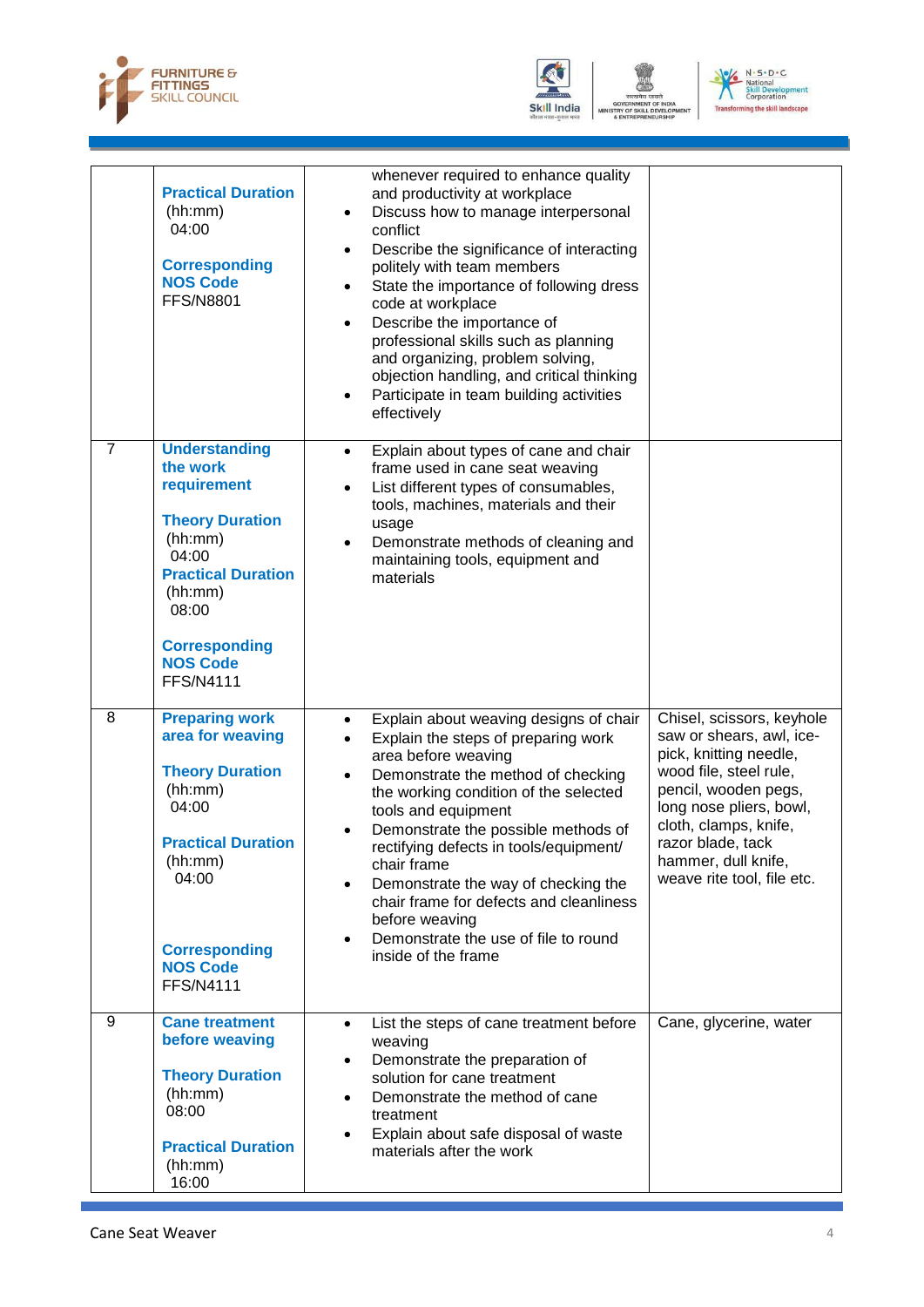





|                 | <b>Corresponding</b>                                                                                                                                                                   |                                                                                                                                                                                                                                                                                                                                                                                                                                                                                                                     |  |
|-----------------|----------------------------------------------------------------------------------------------------------------------------------------------------------------------------------------|---------------------------------------------------------------------------------------------------------------------------------------------------------------------------------------------------------------------------------------------------------------------------------------------------------------------------------------------------------------------------------------------------------------------------------------------------------------------------------------------------------------------|--|
|                 | <b>NOS Code</b><br><b>FFS/N4111</b>                                                                                                                                                    |                                                                                                                                                                                                                                                                                                                                                                                                                                                                                                                     |  |
| 10              | <b>Weaving the chair</b><br><b>Theory Duration</b><br>(hh:mm)<br>08:00<br><b>Practical Duration</b><br>(hh:mm)<br>26:00<br><b>Corresponding</b><br><b>NOS Code</b><br><b>FFS/N4112</b> | Chisel scissors, keyhole<br>Describe the process of weaving the<br>$\bullet$<br>saw or shears, awl, ice-<br>cane seat<br>pick, knitting needle,<br>Demonstrate the method of weaving<br>$\bullet$<br>wood file, steel rule,<br>the chair by following correct technique<br>pencil, wooden pegs,<br>List the precautionary measures to be<br>$\bullet$<br>long nose pliers, bowl,<br>taken while weaving the cane seat<br>cloth, clamps, knife,<br>razor blade, tack<br>hammer, dull knife,<br>weave rite tool, file |  |
| $\overline{11}$ | <b>Finishing</b><br><b>Theory Duration</b><br>(hh:mm)<br>08:00<br><b>Practical Duration</b><br>(hh:mm)<br>16:00<br><b>Corresponding</b><br><b>NOS Code</b><br><b>FFS/N4112</b>         | Cloth, oil, paint, candle<br>Demonstrate the weaving process of<br>$\bullet$<br>border to give the chair a finished look<br>Explain the process of burning the<br>$\bullet$<br>cane hair, staining, oiling and making<br>loop<br>Demonstrate the steps of finishing the<br>$\bullet$<br>weaving work                                                                                                                                                                                                                |  |
|                 | <b>Total Duration</b><br><b>Theory Duration</b><br>64:00<br><b>Practical Duration</b>                                                                                                  | Unique Equipment Required for the QP:<br>Personal protective equipment- Gloves, safety shoes, first aid box, different<br>types of fire extinguisher<br>Chisel scissors, keyhole saw or shears, awl, knitting needle, wood file,<br>steel rule, pencil, wooden pegs, long nose pliers, bowl, cloth, clamps, knife,                                                                                                                                                                                                  |  |
|                 | 86:00                                                                                                                                                                                  | razor blade, tack hammer, dull knife, weave rite tool, file, cloth, oil, paint,<br>candle                                                                                                                                                                                                                                                                                                                                                                                                                           |  |
|                 |                                                                                                                                                                                        | Classroom Aids: Whiteboard, duster, marker                                                                                                                                                                                                                                                                                                                                                                                                                                                                          |  |

Grand Total Course Duration: **150 Hours**

*(This syllabus/ curriculum has been approved by Furniture & Fittings Skill Council)*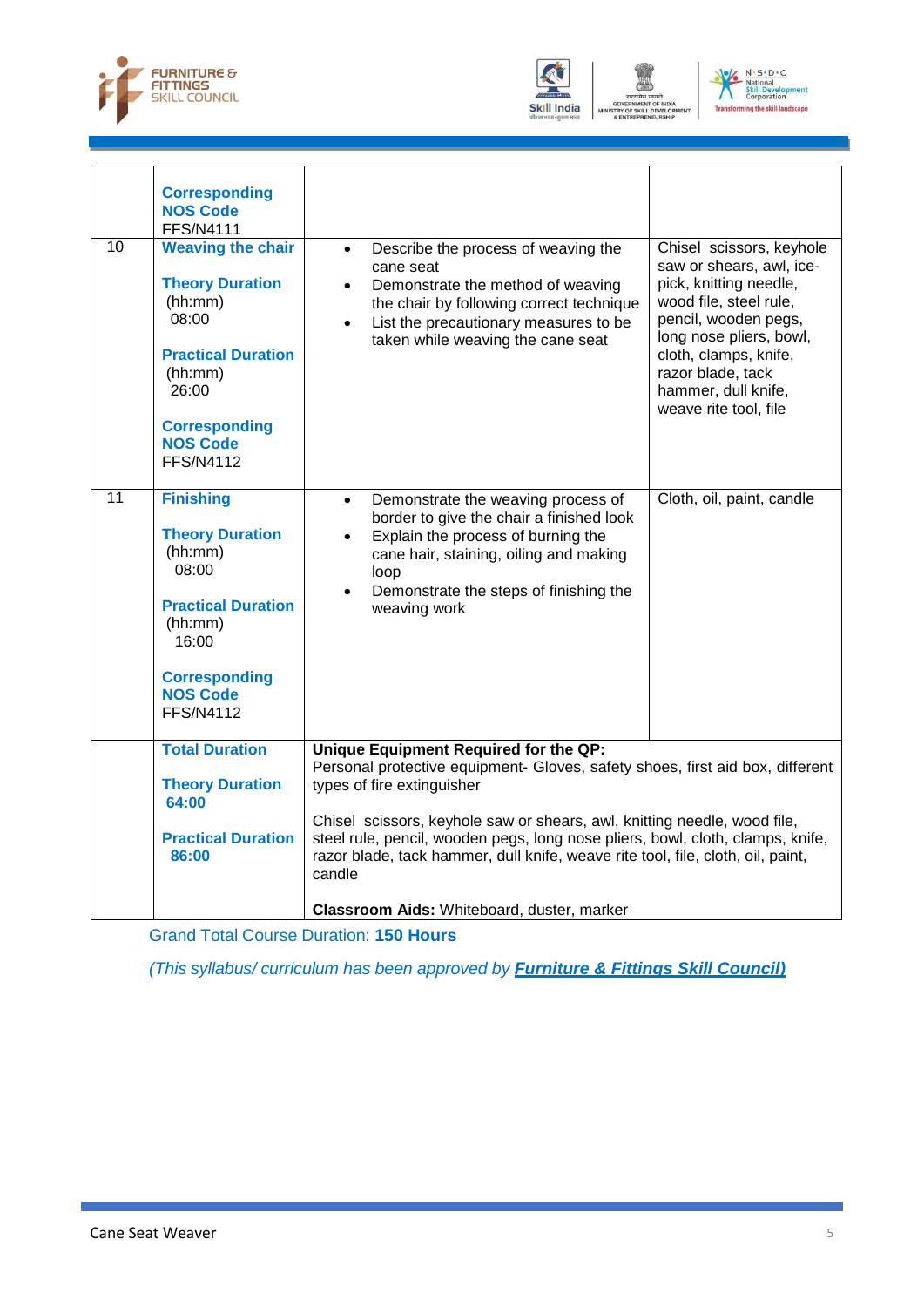



#### <span id="page-8-0"></span>**Trainer Prerequisites for Job role: "Cane Seat Weaver" mapped to Qualification Pack: "FFS/Q4106"**

| Sr.<br>No.     | Area                                                   | <b>Details</b>                                                                                                                                                                                                                                                                                                                                  |
|----------------|--------------------------------------------------------|-------------------------------------------------------------------------------------------------------------------------------------------------------------------------------------------------------------------------------------------------------------------------------------------------------------------------------------------------|
| 1              | <b>Description</b>                                     | To deliver accredited training service, mapping to the curriculum detailed<br>above, in accordance with the Qualification Pack "FFS/Q4106".                                                                                                                                                                                                     |
| 2              | Personal<br><b>Attributes</b>                          | Aptitude for conducting training, and pre/ post work to ensure competent,<br>employable candidates at the end of the training. Strong communication skills,<br>interpersonal skills, ability to work as part of a team, well organized and<br>focused, eager to learn and keep oneself updated with the latest trends in the<br>mentioned field |
| 3              | <b>Minimum</b><br><b>Educational</b><br>Qualifications | Minimum 10 <sup>th</sup> pass<br>Minimum age 25 years                                                                                                                                                                                                                                                                                           |
| 4a             | <b>Domain</b><br><b>Certification</b>                  | Certified for Job Role: "Cane Seat Weaver" mapped to QP: "FFS/Q4106".<br>Minimum accepted score 80% as per the FFSC guideline.                                                                                                                                                                                                                  |
| 4 <sub>b</sub> | <b>Platform</b><br><b>Certification</b>                | Recommended that the Trainer is certified for the Job Role: "Trainer", mapped<br>to the Qualification Pack: "MEP/Q2601". Minimum accepted score as per<br>respective FFSC guideline is 80%.                                                                                                                                                     |
| 5              | <b>Experience</b>                                      | Minimum five years of experience in furniture making specially in<br>$\bullet$<br>bamboo furniture making and cane seat weaving                                                                                                                                                                                                                 |